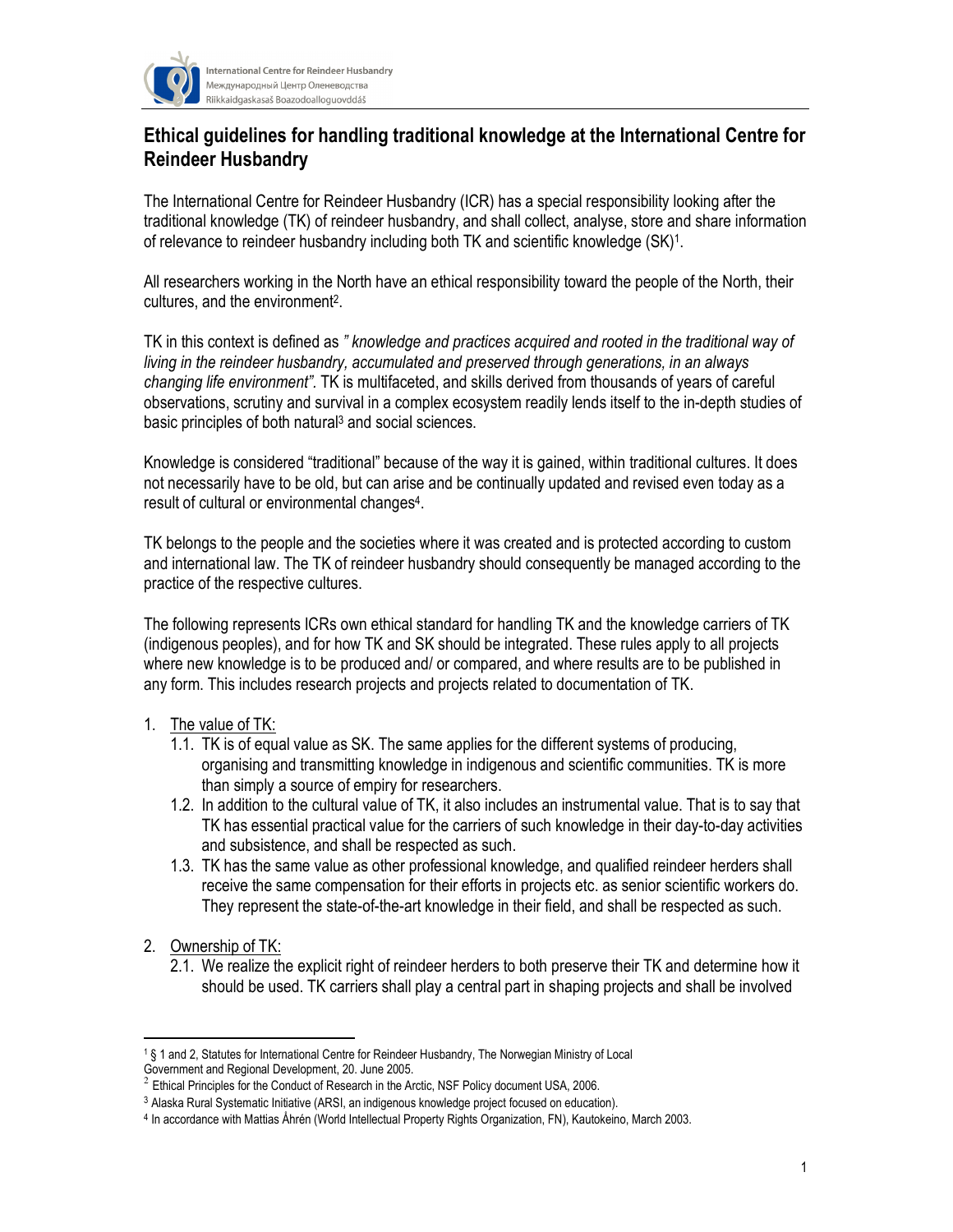

as equal partners in consultation and decision-making. Hence, both TK and SK must be appropriately integrated within a framework of cooperative research.

- 2.2. Because TK is the intellectual property of the people who hold it, it is essential to agree with those people on the rules for the use of  $TK^3$ . Researchers are therefore to abide by the ethical guidelines set out by the respective communities.
- 2.3. When a liaison between researchers and those who possess TK has been established, it shall be sustained through mutual consultations<sup>5</sup>.

## 3. Testing TK in the right context:

- 3.1. As is the case for SK, TK can and should be tested. However, it must be tested by people with the appropriate background, that is indigenous people. Otherwise, there are clear dangers of misinterpretations and misunderstandings of TK. Such errors occur as a consequence of piecemeal extraction of TK from its cultural context 6 .
- 3.2. The participation of indigenous peoples and indigenous institutions are crucial both for the process of testing TK and the integration of TK and SK. In other words, a "native to nativeapproach" shall be used in such processes.
- 4. Informants:
	- 4.1. The quantity, quality and nature of TK varies among community members, depending upon age, gender, social status and profession<sup>7</sup>. Both elders and youth shall be involved, as the connection between elders and youth is an integral part of traditional societies and such an approach will give better overall results.
	- 4.2. Likewise, both men and women shall be included as they perform different traditional activities and harbour different TK<sup>8</sup>.
	- 4.3. The conductors of studies have a specific ethical responsibility to secure that the informants has adequate knowledge and understanding of the study, it's goals, scope, possible implications etc. beforehand.
	- 4.4. The Nuremberg Code (1949-53) point 1 states the importance of a voluntary, enlightened consent in research projects. Any study shall get a voluntary, written and informed consent from the appropriate bodies of the informants. The appropriate bodies may be the directly concerned individuals and / or their organisations and institutions.
- 5. Language:

 $\overline{a}$ 

- 5.1. TK about animals, landscapes, climate etc is preserved in the language by exact expressions and precise terms for those concepts that are important for exploiting nature's possibilities to support life, and transmitted through oral tradition and first hand observation<sup>9</sup>.
- 5.2. Cultural and linguistic diversity goes together with biological diversity10. It is through the language that TK is available. Native languages shall therefore always be used in communication.

<sup>5</sup> Following Guidelines for Environmental Impact Assessment in the Arctic.

<sup>6</sup> Alaska Native Science Commision, 2006

<sup>7</sup> Dene Cultural Institute, in Stevenson 1996:281

<sup>8</sup> Alaska Federation of Native Board Policy Guidelines for Research.

<sup>9</sup> Jernsletten, Nils (1997) Sámi Traditional Terminology, Professional Terms Concerning Salmon, Reindeer and Snow; In: Sámi Culture in a New Era, The Norwegian Sámi Experience, Harald Gaski (ed), 86-108. Davvi Girji, Kárášjohka.

<sup>10</sup> Helander, Elina (ed) (1996) Awaked Voice. The return of Sámi Knowledge. Diedut 1996: 4. Nordic Sámi Institute: Guovdageaidnu.